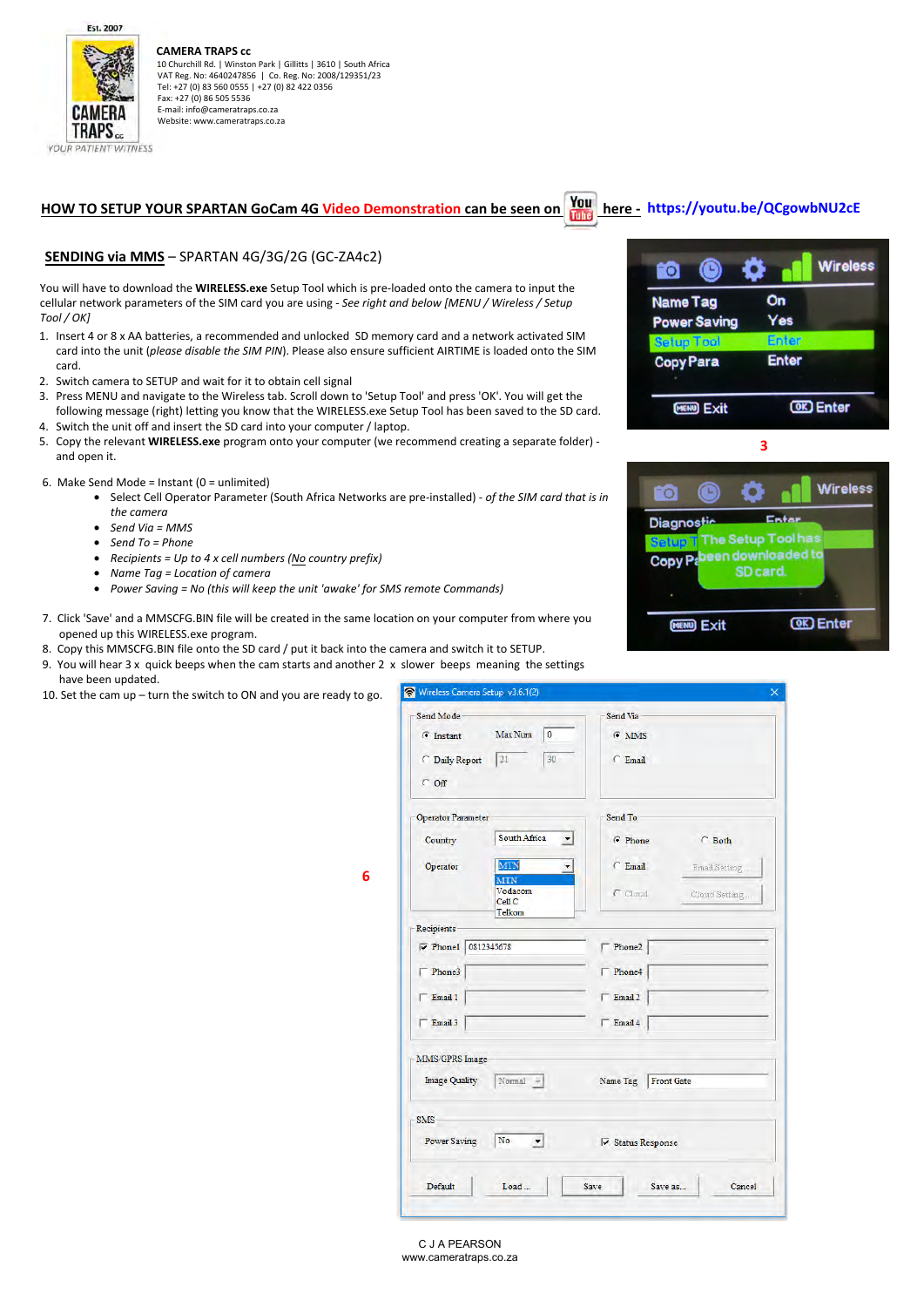

# **SENDING via Email** – SPARTAN 4G/3G/2G (GC-ZA4c2) - if using GMail● - Please also see important note below

You can input the SENDING Email parameters manually into the camera or you can use the same WIRELESS.exe Setup Tool which is pre-loaded onto the camera to input the cellular network parameters of the SIM card you are using.

Insert 4 or 8 x AA batteries, a recommended and unlocked SD memory card and a network activated SIM card into the unit (please disable the SIM PIN). Please also ensure sufficient DATA (for e-mail transmission) & some AIRTIME (for remote SMS control) is loaded onto the SIM card.

You **can** have the **same e-mail address** as the sending AND receiving address...

### **USING THE SETUP TOOL**

- 1. Open the WIRELESS.exe Application program v3.6.1(2)
	- a. Make Send Mode = Instant  $(0 = \text{unlimited})$
	- b. Select Cell Operator Parameter (South Africa Networks are pre-installed)  *of the SIM card that is in the camera*
	- c. Send Via = Email
	- d. Send To = Email is automatically selected

Click on the button Email Setting and a separate Email Setting window will pop up.

- Email Provider Select your sending Email provider details (gmail / yahoo or 'Other' etc.) from the dropdown list
	- Account ( $@xxx$ ) = relevant sending Email address
	- Password = relevant sending Email address Password
	- Re-Type Password = type the Password again
	- SMTP Server = relevant sending Email address smtp server details
	- SMTP Port = sending Email address smtp Port
	- SSL = if your e-mail has SSL encryption (like gmail) leave ticked. *For majority of Email addresses leave unticked.*

Click 'OK' and it will take you back to the main Wireless Camera Setup screen.

- Phone 1 = input the cell number here of Admin who can control camera remotely via SMS Commands
- Email Recipients = Up to 4 x Email addresses
- Name Tag = Location of camera
- Power Saving = No (this will keep the unit 'awake' for SMS remote Commands
- Tick the Status Response box so the Phone number in 'Phone1' will receive the SMS response.
- Click 'Save' and the relevant MMSCFG.BIN file will be created in the same location that the WIRELESS.exe Application program was opened from.
- Copy this MMSCFG.BIN file to a clean SD card and put it in the camera. Switch the camera to setup.
- 3 x quick beeps will be heard when the cam starts followed by 2 x slower beeps meaning the settings have been updated.
- Set the cam up turn the switch to ON and you are ready to go.

| Send Mode-                                                           |                                                                                                                                                    | Send Via                                               |
|----------------------------------------------------------------------|----------------------------------------------------------------------------------------------------------------------------------------------------|--------------------------------------------------------|
| $G$ Instant                                                          | Max Num<br>10                                                                                                                                      | $\cap$ MMS                                             |
| C Daily Report                                                       | 21<br>30                                                                                                                                           | $G$ Email                                              |
| $C$ Off                                                              |                                                                                                                                                    |                                                        |
| Operator Parameter                                                   |                                                                                                                                                    | Send To                                                |
| Country                                                              | South Africa<br>▾                                                                                                                                  | C Phone<br>$C$ Both                                    |
| Operator                                                             | <b>Email Setting</b>                                                                                                                               | ×<br>ting                                              |
| <b>Recipients</b><br>$\nabla$ Phone1<br>Phone3<br>Email 1<br>Email 3 | Please select<br><b>Email Provider</b><br>$Account(\mathcal{Q}xx)$<br>Password<br>Re-Type Password<br><b>SMTP Server</b><br><b>SMTP Port</b><br>OK | $\blacktriangledown$<br>ting<br>$\Gamma$ SSL<br>Cancel |
| MMS/GPRS Image-                                                      |                                                                                                                                                    |                                                        |
| <b>Image Quality</b>                                                 | Normal $\blacktriangledown$                                                                                                                        | <b>Front Gate</b><br>Name Tag                          |
| SMS-                                                                 |                                                                                                                                                    |                                                        |
| <b>Power Saving</b>                                                  | No<br>$\vert$                                                                                                                                      | <b>▽ Status Response</b>                               |
| Default                                                              | Load                                                                                                                                               | Save<br>Cancel<br>Save as                              |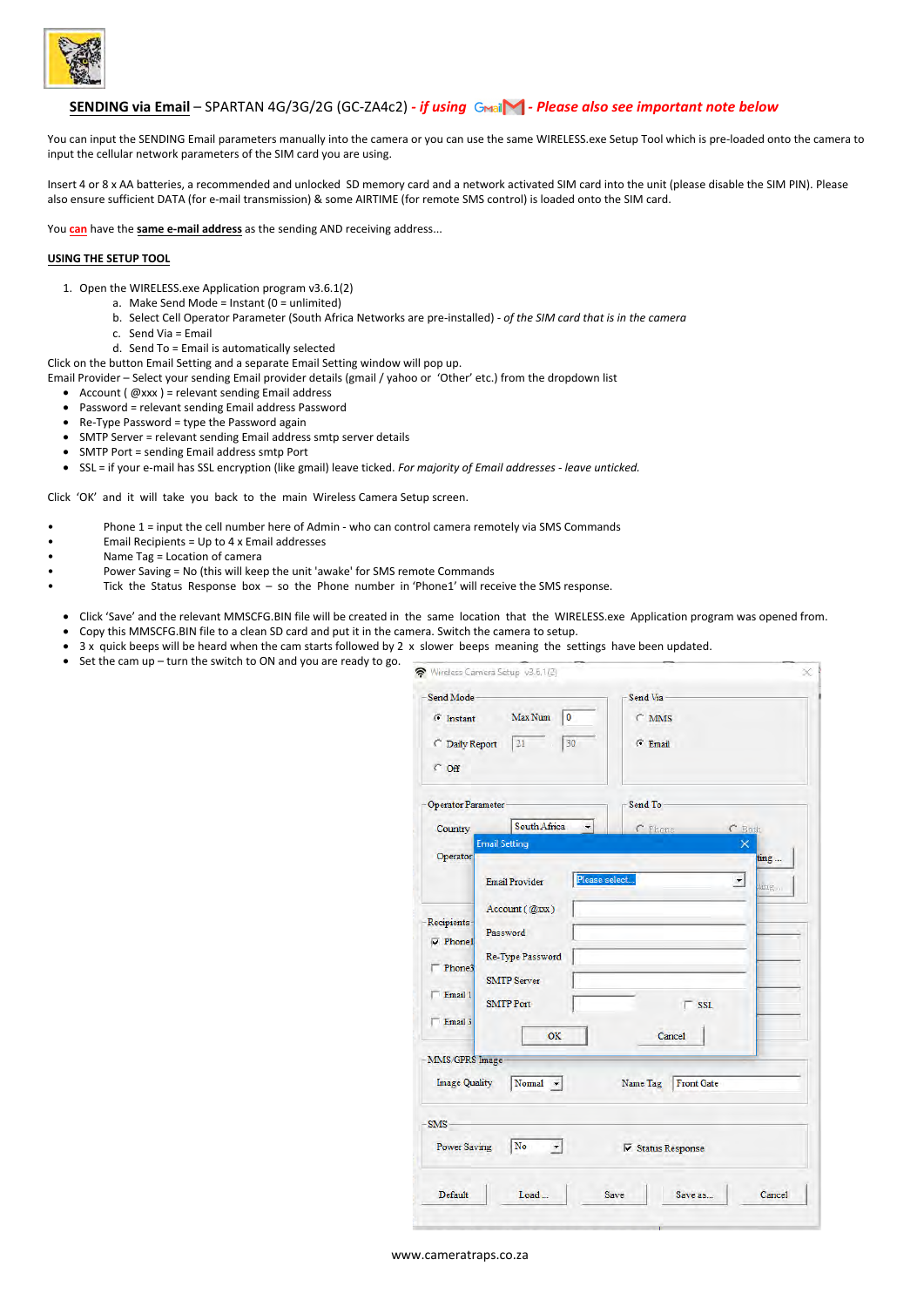

# **SENDING via Email** – SPARTAN 4G/3G/2G (GC-ZA4c2) - *if using* GMail∧ - Please also see important note below

### **MANUAL INPUT into the camera**

- 1. Insert 4 or 8 x AA batteries, a recommended and unlocked SD memory card and a network activated SIM card into the unit (please disable the SIM PIN). Please also ensure sufficient AIRTIME is loaded onto the SIM card.
- 2. Switch camera to SETUP and wait for it to obtain cell signal 3. Press MENU and navigate to the Wireless tab. Scroll down to 'Send Via' and press
- 'OK'. You will be taken to the sending email parameter screem
- 4. Fill in the relevant Sending Email parameters.
	- Account $(\omega)$  = Sending Email address
	- Password = sending Email password • Server = Sending Email smtp server details
	- Port = Sending Email port
	- SSL = Select Yes if sending Email requires SSL encryption e.g. Gmail *(For majority of Email addresses - leave unticked).*
- 5. Fill in the relevant recipient Email addresses (up to 4)
- 6. Fill in Phone 1 = input the cell number here of Admin who can control camera remotely via SMS Commands
- 7. Name Tag = Location of camera
- 8. Power Saving = No (this will keep the unit 'awake' for SMS remote Commands

Save the relevant info - Set the cam up – turn the switch to ON and you are ready to go.

| FO <sup>-</sup>     | <b>Wireless</b> |
|---------------------|-----------------|
| <b>Send Mode</b>    | Instant         |
| <b>Send Via</b>     | Email           |
| <b>Email</b>        | <b>Enter</b>    |
| <b>Name Tag</b>     | On              |
| <b>Power Saving</b> | No              |
| Exit                | <b>Enter</b>    |





### **IMPORTANT NOTICE WHEN USING GMAIL as the SENDING EMAIL:**

A standard part of internet security on the part of Google and other email processors is to keep your account safe. When you first use Gmail in your camera, Google will typically block its access. You will receive an email stating that an application or person has tried to access your account. With Gmail and other email services you are likely to have this problem. This is not an issue with the camera. In order to allow the camera to use your Gmail account you will have to follow a series of steps to Allow Less Secure apps to use your gmail account for sending email.

- Log onto your Gmail account via a PC or Laptop
- Click on "My Account"
- Click on "Security" and scroll down to "Less Secure App Access" and turn it **ON**
- Log off and you are done...